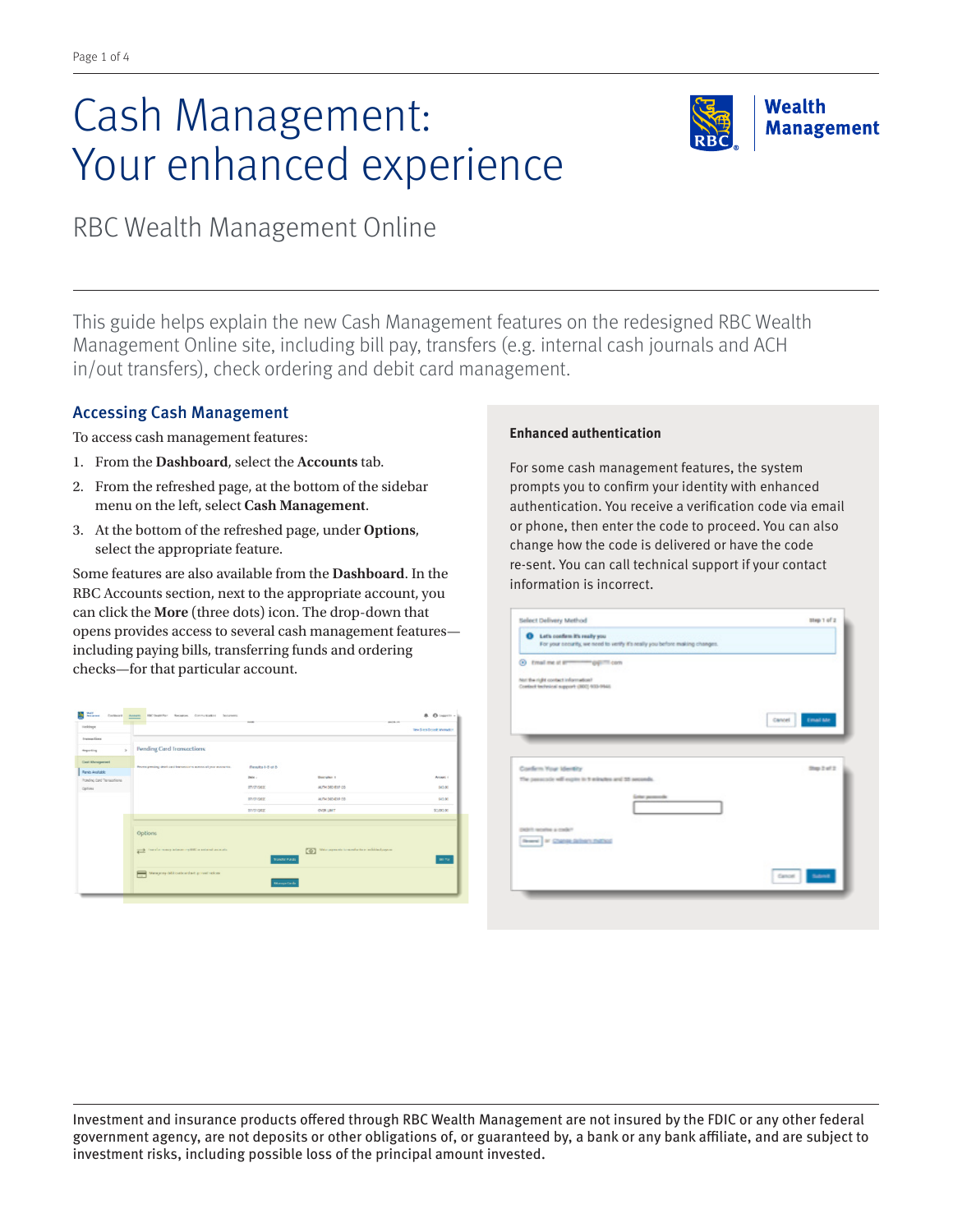a

**Bill Pay** 

Send a Pa Select a Payee to Send a I Payee List

Results 1-3 of 3

b

## Using Bill Pay features

First-time users are prompted to agree to terms and conditions, then to add payees. If you are a returning client, selecting **Bill Pay** from the **Accounts** page opens the main **Bill Pay** window, which defaults to the **Send a Payment** tab.

Filter by Q Pa

**618.00** \$80.00



The **Send a Payment** tab displays high-level information about payments and payees.

The **View Payment Activity** tab lets you:

- Filter payment activity/history (up to 12 months) by status
- Change or delete future payments
- • View specific details about a payment
- Click any payee to start the "flow" for sending a payment.

#### To make a payment:

- 1. On the row where the correct payee is listed, click the **More** (three dots) icon to open the drop-down, then select **Send Payment**. Or, you can click on the appropriate payee.
- 2. In the refreshed window, follow the system prompts to enter details for the payment, including timing, and whether this is a one-time, recurring or (where available) expedited payment. *NOTE: The system is dynamic, so different options become available depending on what was previously entered. When ready, select Review*.
- 3. When the screen refreshes, you can review the details and select **Edit** or **Submit**. Once the payment is submitted, the screen displays a confirmation, and related details are shown on the **View Payment Activity** tab.

## Using Transfer features

Selecting **Transfer** from the **Accounts** page opens the main **Transfer Funds** window, which defaults to the **Schedule Transfer** tab.



b

Schedule Transfer tab.

The View Transfer Activity tab lets you:

- • View and filter scheduled and previous transfers
- Delete scheduled non-recurring transfers

The Manage Transfer Accounts tab displays all internal and external accounts set up for transfers and lets you delete external accounts (ACH profiles).



Transfer refers to internal cash journals between accounts.

Access Full View makes additional features and information available

The **More** drop-down lets you take action with a payee, including

From Add New Payee, you can choose a payee from a list or via search, or manually enter a payee's

sending a payment.

information.

to you.

c

 $\begin{array}{|c|c|}\n\hline\n\end{array}$  Access Full View  $\begin{array}{c}\hline\n\end{array}$ 

e

e

d

d

- Deposit refers to incoming external ACH transfers.
- Send refers to outgoing external ACH transfers.

When Add Transfer Account is selected, you are prompted to choose the appropriate RBC account(s), then securely add a link to your external account (see below).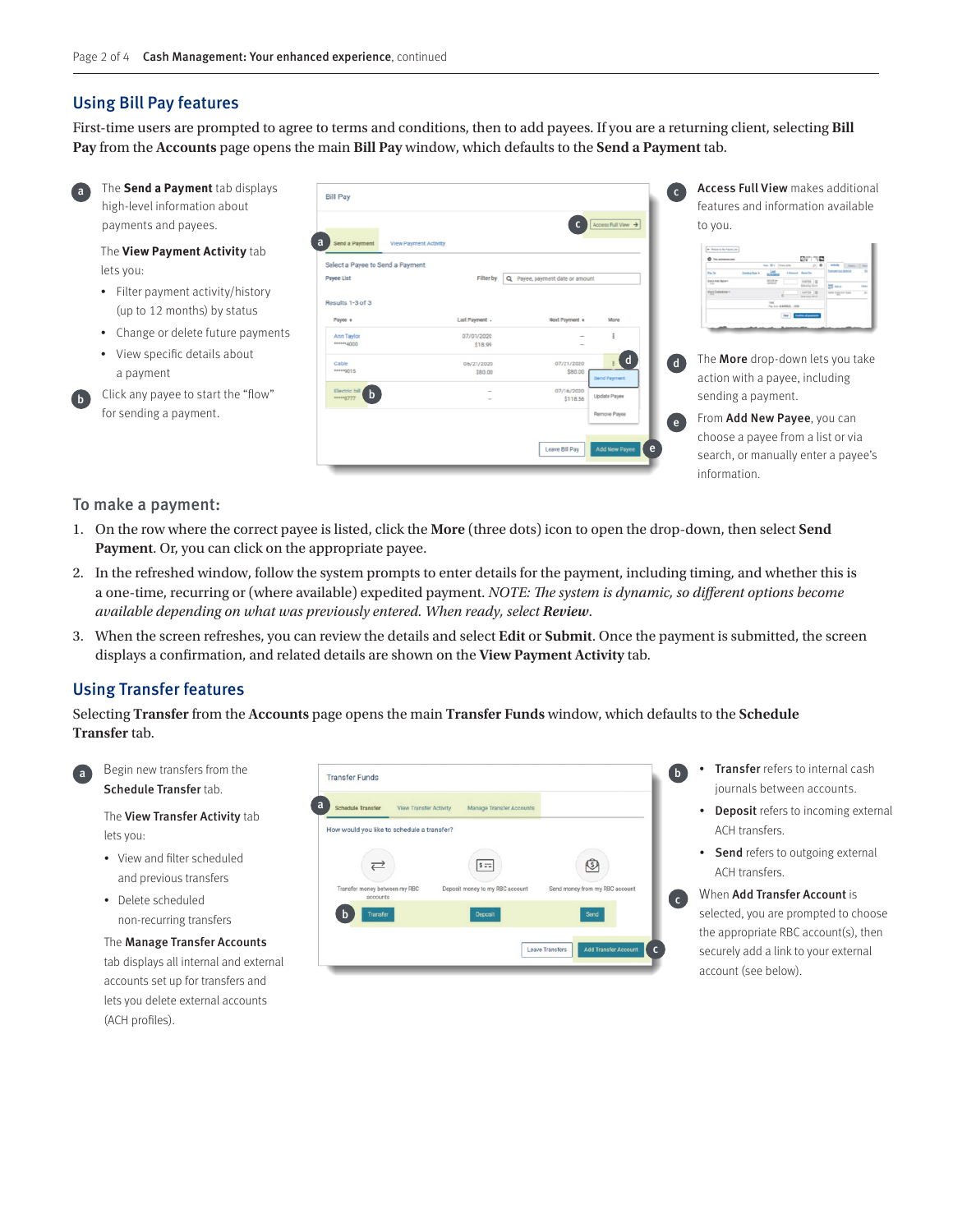#### To schedule a transfer:

- 1. From the **Schedule Transfer** tab, select the appropriate button (**Transfer**, **Deposit** or **Send**).
- 2. In the refreshed window, follow the system prompts to enter details for the transfer, including which internal and external accounts to use, and timing of the transfer. *NOTE: The system is dynamic, so different options become available depending on what was previously entered. When ready, select Edit to revise the details or Review to proceed.*
- 3. When the screen refreshes, review the details and choose **Cancel**, **Edit** or **Submit**. Once the payment is submitted, the screen displays a confirmation message, and related details are reflected on the **View Transfer Activity** tab.



#### To add an external transfer account:

- 1. From the **Schedule Transfer** tab, click **Add Transfer Account**.
- 2. In the refreshed window, select the internal (RBC) account(s) to be linked, then click **Continue**.
- 3. A pop-up dialog box displays an overview of the Plaid functionality used to link to external accounts. Click Continue.
- 4. In the refreshed **Connect Account** box, select or search for your external financial institution.
- 5. The box refreshes to display a log-in screen for your financial institution. Enter your credentials and click **Submit**.
- 6. The screen displays a confirmation message, and related details are reflected on the **Manage Transfer Accounts** tab.

#### Ordering checks

Check are ordered via a third-party site. To access it:

- 1. From the **Dashboard**, in the **RBC Accounts** section, click the **More** (three dots) icon for the appropriate account.
- 2. From the drop-down that opens, select **Order Checks**, then follow the prompts to complete enhanced authentication (see page 1).
- 3. The Harland Clarke (third-party vendor) website opens, and you can place your order.



## Using Debit Card features

Selecting **Debit Cards** from the **Accounts** page opens the main **Debit Card Management** window, which defaults to the **Manage Cards** tab.





| The <b>Manage Cards</b> tab lists all cards<br>associated with a financial account. | <b>Debit Card Management</b>                                                                               |                                                                                                                                                   |                          |
|-------------------------------------------------------------------------------------|------------------------------------------------------------------------------------------------------------|---------------------------------------------------------------------------------------------------------------------------------------------------|--------------------------|
| The View Travel Notices tab displays<br>all active travel notices for the cards.    | a<br>Manage Cards<br><b>View Travel Notices</b><br>Manage Card<br>View and manage your cards in one place. |                                                                                                                                                   |                          |
| Use the toggle in the Status column<br>$\mathbf{b}$                                 | back on.<br>Card                                                                                           | Can't find your card? Inck it to prevent new purchases and recurring transactions. Found it? Unlock your card to turn everything<br><b>Status</b> | More                     |
| to lock and unlock a misplaced card.                                                | JEAN L SMITH<br><b>VISA</b><br>0275                                                                        | Unlocked O<br>h                                                                                                                                   |                          |
|                                                                                     | <b>JACK L JACKSON</b><br><b>VISA</b><br>0420                                                               | Locked<br>$\blacksquare$                                                                                                                          |                          |
|                                                                                     | JAMES A SMITH<br>VISA<br>0324                                                                              | Card needs activation                                                                                                                             |                          |
|                                                                                     | THEON A SMITH<br><b>VISA</b><br>0320                                                                       | Inactive                                                                                                                                          | ⋒                        |
|                                                                                     |                                                                                                            |                                                                                                                                                   | <b>Leave Debit Cards</b> |
|                                                                                     |                                                                                                            |                                                                                                                                                   |                          |

- Most debit card features can be accessed via the More (three dots) icon, which opens a drop-down that varies based on card status. Depending on the card, available actions include:
	- Activate a card
	- Replace a card
	- Report a lost card
	- Create/remove a travel notice
	- Change a PIN

For each action, the system prompts you to enter and submit the necessary details, then displays a confirmation message.